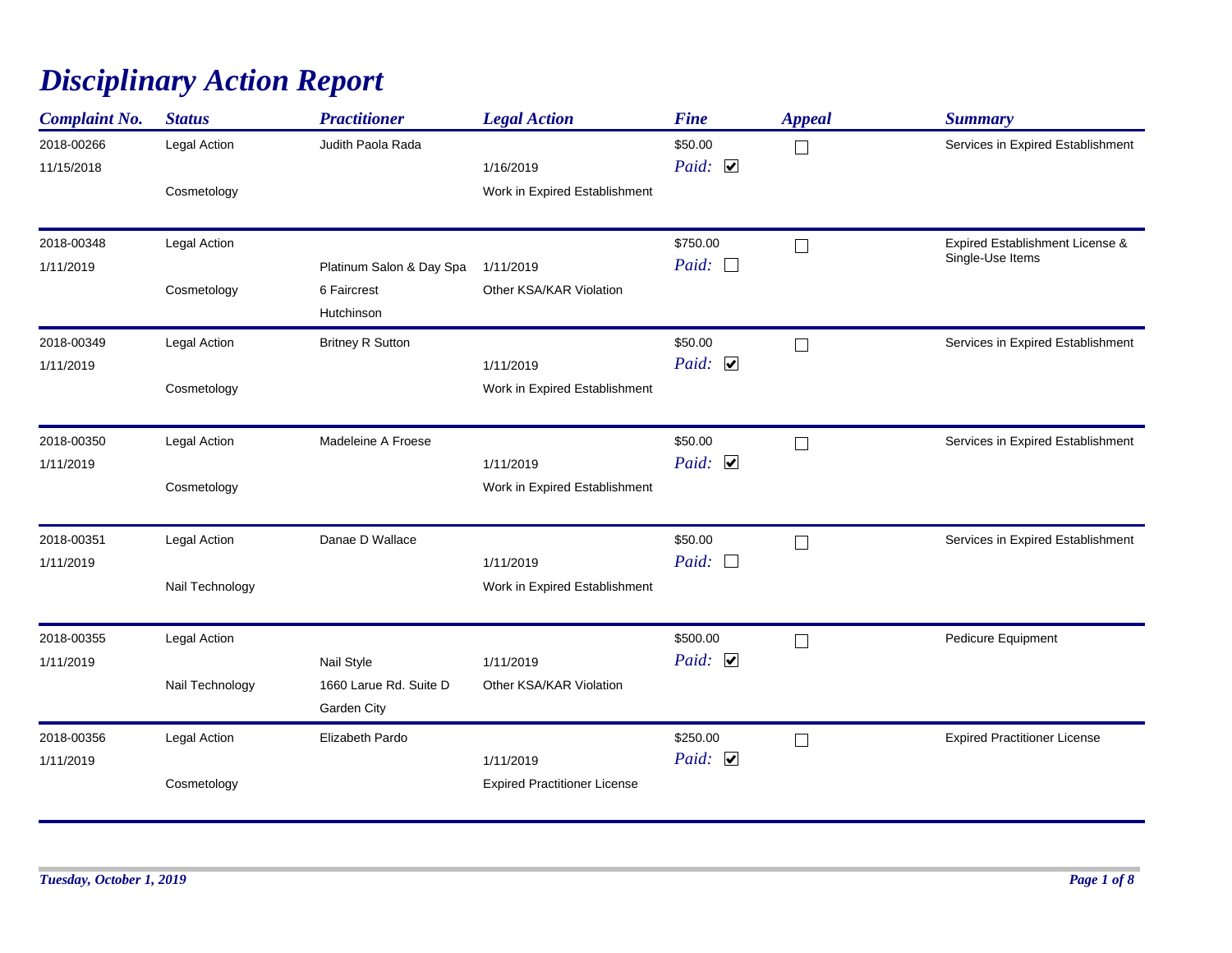| <b>Complaint No.</b> | <b>Status</b>       | <b>Practitioner</b> | <b>Legal Action</b>     | <b>Fine</b>  | <b>Appeal</b> | <b>Summary</b>              |
|----------------------|---------------------|---------------------|-------------------------|--------------|---------------|-----------------------------|
| 2018-00357           | Legal Action        |                     |                         | \$500.00     | $\Box$        | Pedicure Equipment          |
| 1/11/2019            |                     | The Room            | 1/11/2019               | Paid: $\Box$ |               |                             |
|                      | Cosmetology         | 110 East Chestnut   | Other KSA/KAR Violation |              |               |                             |
|                      |                     | Garden City         |                         |              |               |                             |
| 2018-00358           | Legal Action        |                     |                         | \$500.00     | $\Box$        | Pedicure Equipment          |
| 1/11/2019            |                     | Mane St Salon       | 1/11/2019               | Paid: $\Box$ |               |                             |
|                      | Cosmetology         | 116 W 2nd St.       | Other KSA/KAR Violation |              |               |                             |
|                      |                     | Frankfort           |                         |              |               |                             |
| 2018-00362           | <b>Legal Action</b> |                     |                         | \$500.00     | $\Box$        | Pedicure Equipment          |
| 1/11/2019            |                     | The Last Triangle   | 1/11/2019               | Paid: $\Box$ |               |                             |
|                      | Cosmetology         | 45 Village Plaza    | Other KSA/KAR Violation |              |               |                             |
|                      |                     | Liberal             |                         |              |               |                             |
| 2018-00363           | Legal Action        |                     |                         | \$1,000.00   | $\Box$        | Single-Use Items & Pedicure |
| 1/11/2019            |                     | La Pro Nails        | 1/11/2019               | Paid: $\Box$ |               | Equipment                   |
|                      | Nail Technology     | 635 W 6th St        | Other KSA/KAR Violation |              |               |                             |
|                      |                     | Junction City       |                         |              |               |                             |
| 2018-00364           | Legal Action        |                     |                         | \$500.00     | $\Box$        | Pedicure Equipment          |
| 1/11/2019            |                     | Tips & Toes         | 1/11/2019               | Paid: $\Box$ |               |                             |
|                      | Nail Technology     | 1422 Westloop Pl.   | Other KSA/KAR Violation |              |               |                             |
|                      |                     | Manhattan           |                         |              |               |                             |

| 2018-00371<br>1/30/2019 | Legal Action<br>Salon 19 |  | 1/30/2019                            | \$250.00<br><b>Expired License</b><br>Paid: $\Box$ |  |  |
|-------------------------|--------------------------|--|--------------------------------------|----------------------------------------------------|--|--|
|                         | Cosmetology              |  | <b>Expired Establishment License</b> |                                                    |  |  |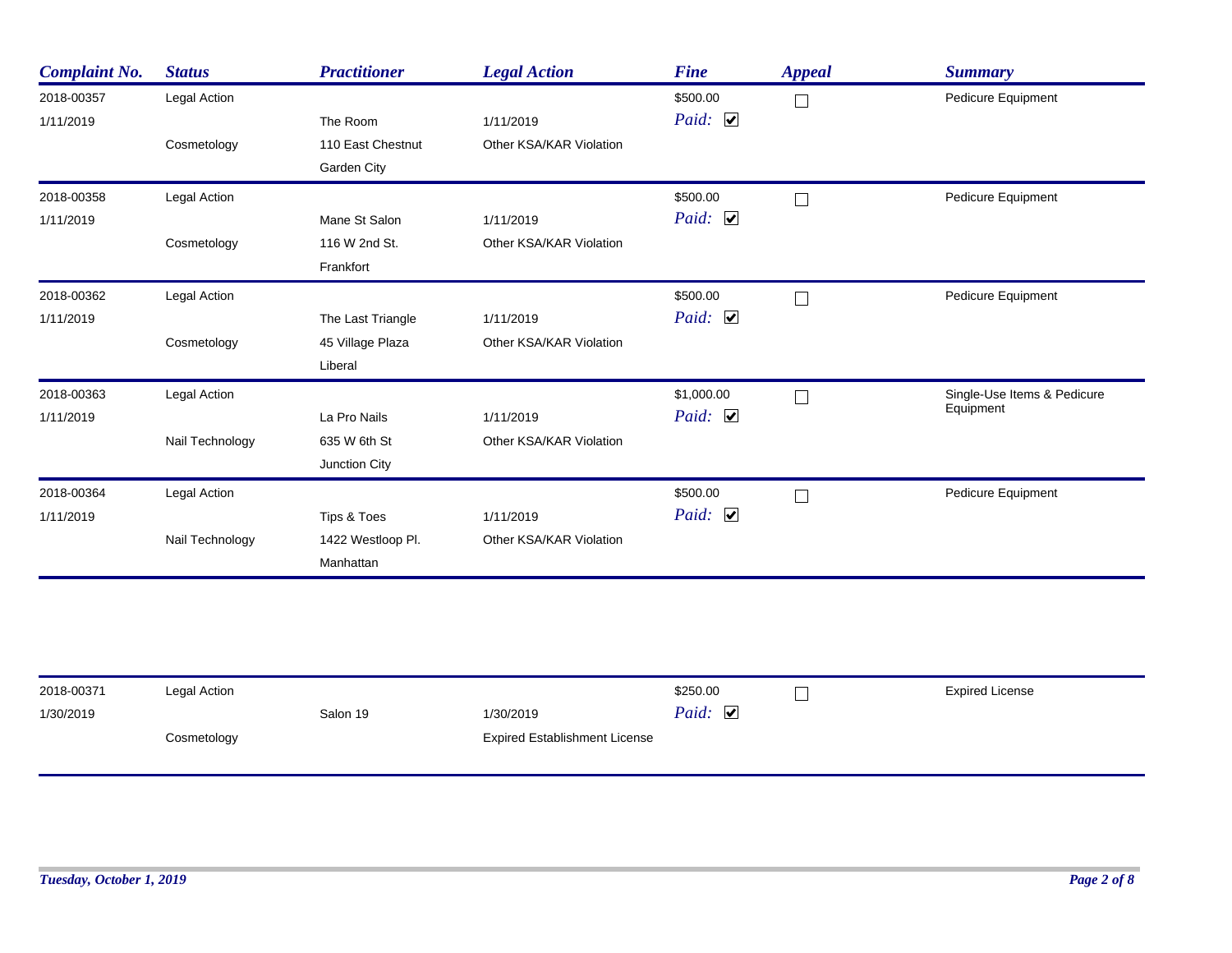| <b>Complaint No.</b>    | <b>Status</b>                   | <b>Practitioner</b>  | <b>Legal Action</b>                               | <b>Fine</b>                         | <b>Appeal</b> | <b>Summary</b>                    |
|-------------------------|---------------------------------|----------------------|---------------------------------------------------|-------------------------------------|---------------|-----------------------------------|
| 2018-00372<br>1/30/2019 | Legal Action<br>Nail Technology | Polish               | 1/30/2019<br>Other KSA/KAR Violation              | \$1,000.00<br>Paid: $\triangledown$ | $\Box$        | Single, Pedi                      |
| 2018-00378<br>1/30/2019 | Legal Action<br>Nail Technology | Davi Nails #794A     | 1/30/2019<br>Other KSA/KAR Violation              | \$1,250.00<br>Paid: $\Box$          | $\Box$        | Expired license, Single & Pedi    |
| 2018-00379<br>1/30/2019 | Legal Action<br>Nail Technology | Ly Ngoc Quynh Le     | 1/30/2019<br>Work in Expired Establishment        | \$50.00<br>Paid: $\Box$             | $\Box$        | Services in Expired Establishment |
| 2018-00380<br>1/30/2019 | Legal Action<br>Nail Technology | Nam Chi Thi Nguyen   | 1/30/2019<br>Work in Expired Establishment        | \$50.00<br>Paid: $\Box$             | П             | Services in Expired Establishment |
| 2018-00381<br>1/30/2019 | Legal Action<br>Nail Technology | Anh Truong Viet Kieu | 1/30/2019<br>Work in Expired Establishment        | \$50.00<br>Paid: $\Box$             | $\Box$        | Services in Expired Establishment |
| 2018-00384<br>1/30/2019 | Legal Action<br>Tanning         | The Looking Glass    | 1/30/2019<br><b>Expired Establishment License</b> | \$250.00<br>Paid: $\Box$            | $\Box$        | <b>Expired License</b>            |
| 2018-00386<br>1/30/2019 | Legal Action<br>Cosmetology     | The Clip Joint       | 1/30/2019<br>Other KSA/KAR Violation              | \$500.00<br>Paid: $\Box$            | $\Box$        | Single Use                        |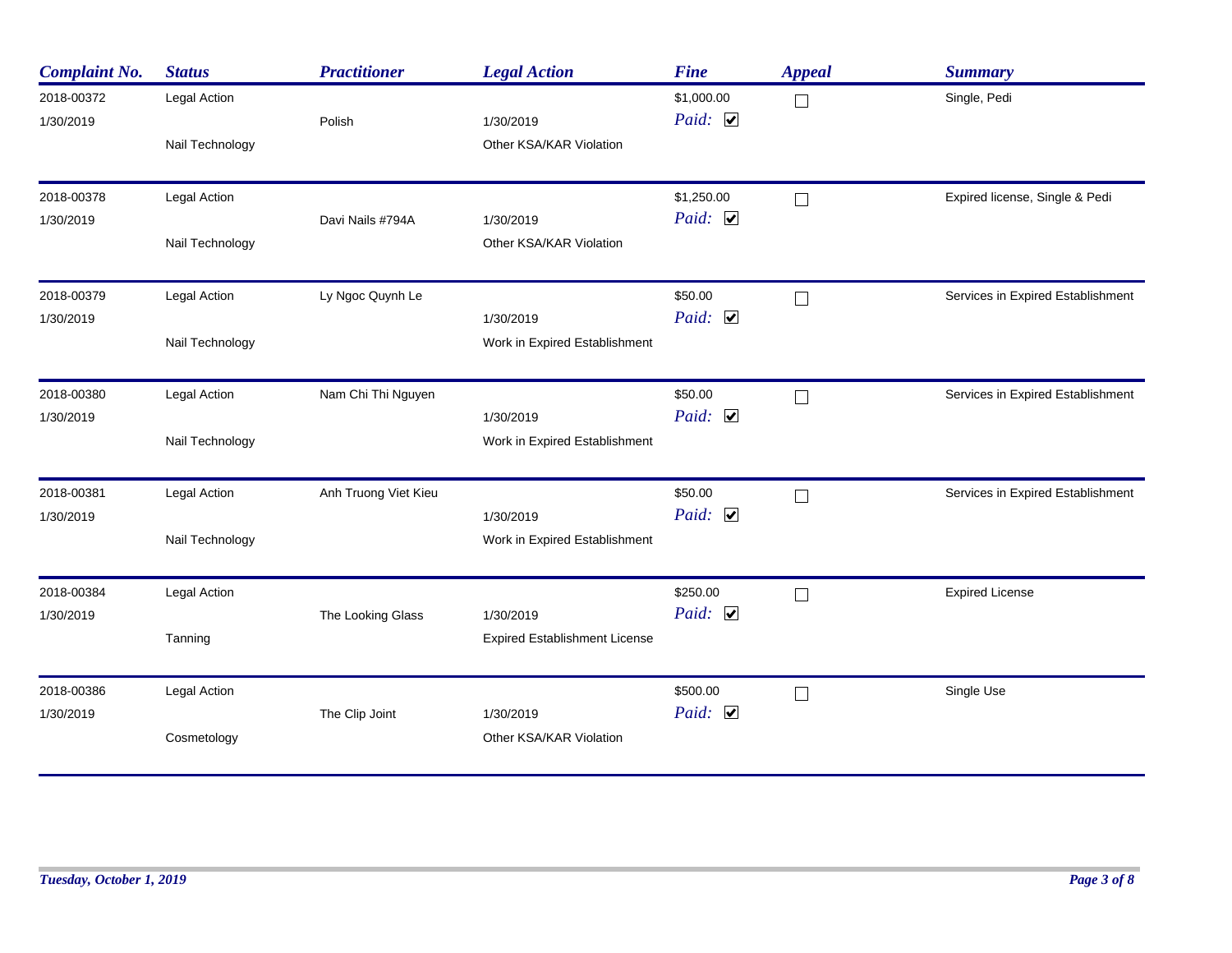| <b>Complaint No.</b>    | <b>Status</b>                   | <b>Practitioner</b>                                               | <b>Legal Action</b>                        | <b>Fine</b>                 | <b>Appeal</b> | <b>Summary</b>                    |
|-------------------------|---------------------------------|-------------------------------------------------------------------|--------------------------------------------|-----------------------------|---------------|-----------------------------------|
| 2018-00387<br>1/30/2019 | Legal Action<br>Cosmetology     | Brittanee K. Sharp                                                | 1/30/2019<br>Unlicensed Individual         | \$500.00<br>Paid: $\Box$    | $\Box$        | Unlicensed Individual             |
| 2018-00388<br>1/30/2019 | Legal Action<br>Cosmetology     | Elle Salon                                                        | 1/30/2019<br>Other KSA/KAR Violation       | \$1,000.00<br>Paid: $\Box$  | $\Box$        | Single & Pedi                     |
| 2018-00389<br>1/30/2019 | Legal Action<br>Cosmetology     | Image Makers                                                      | 1/30/2019<br>Other KSA/KAR Violation       | \$1,250.00<br>Paid: $\Box$  | $\Box$        | Expired License, Single & Pedi    |
| 2018-00390<br>1/30/2019 | Legal Action<br>Cosmetology     | Talitha M. Nichols                                                | 1/30/2019<br>Work in Expired Establishment | \$50.00<br>Paid: $\Box$     | П             | Services in Expired Establishment |
| 2018-00391<br>1/30/2019 | Legal Action<br>Cosmetology     | Chauntel R. Peter                                                 | 1/30/2019<br>Work in Expired Establishment | \$50.00<br>Paid: $\square$  | $\Box$        | Services in Expired Estab.        |
| 2018-00394<br>1/30/2019 | Legal Action<br>Tanning         | London House Apartments<br>12901 Lord Nelson Dr.<br>Lenexa        | 1/30/2019<br>Other KSA/KAR Violation       | \$750.00<br>Paid: $\Box$    | $\Box$        | No TDO & Expired License          |
| 2018-00396<br>1/30/2019 | Legal Action<br>Nail Technology | <b>Creative Nails</b><br>11536 W. 95th St<br><b>Overland Park</b> | 1/30/2019<br>Other KSA/KAR Violation       | \$500.00<br>Paid:<br>$\Box$ | $\Box$        | Single-Use Items                  |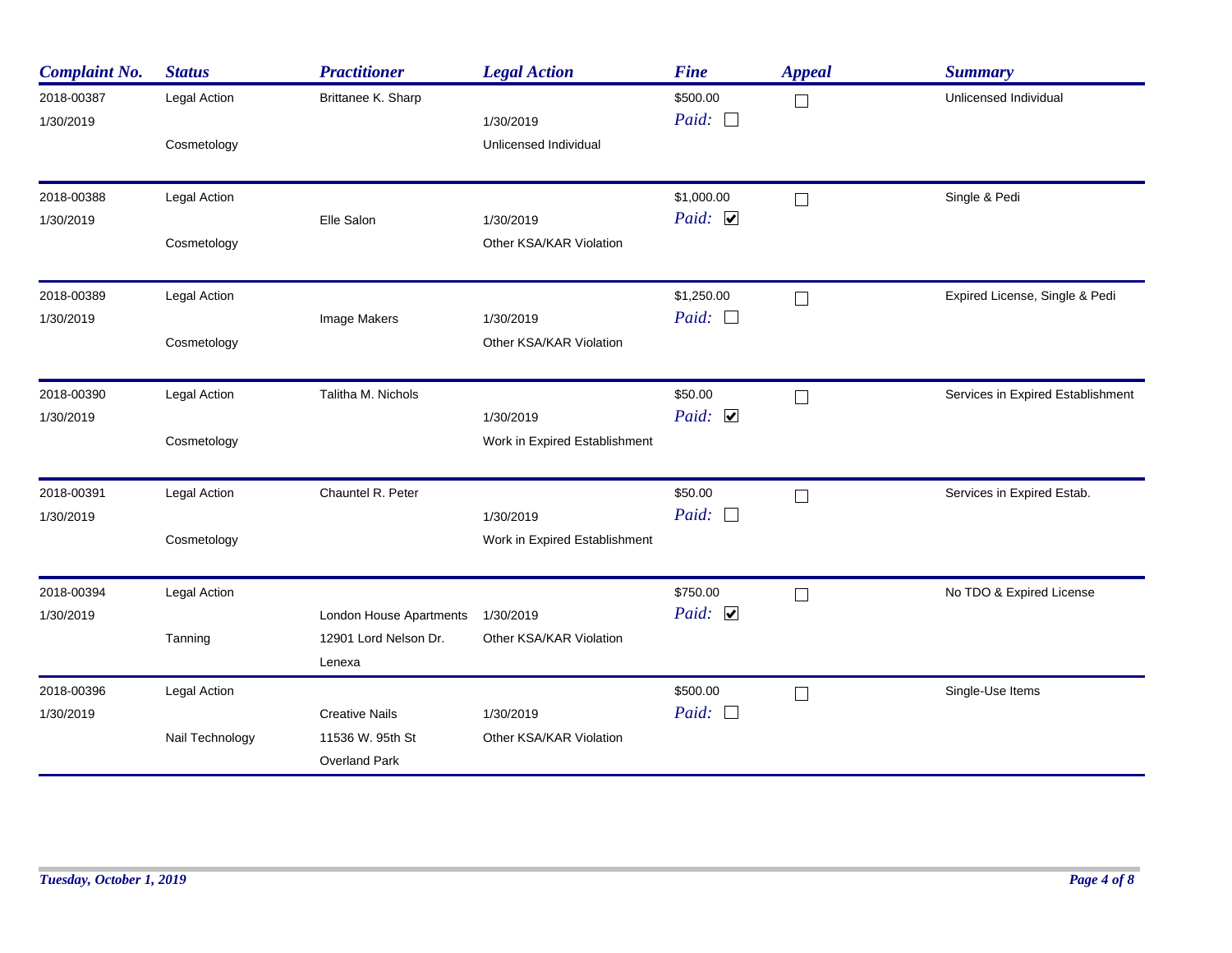| <b>Complaint No.</b>    | <b>Status</b>   | <b>Practitioner</b>                                                                                        | <b>Legal Action</b> | <b>Fine</b>              | <b>Appeal</b> | <b>Summary</b>        |
|-------------------------|-----------------|------------------------------------------------------------------------------------------------------------|---------------------|--------------------------|---------------|-----------------------|
| 2018-00398<br>1/30/2019 | Legal Action    | Bia Thi Nguyen                                                                                             | 1/30/2019           | \$500.00<br>Paid: $\Box$ | $\Box$        | Unlicensed            |
|                         | Nail Technology |                                                                                                            |                     |                          |               |                       |
| 2018-00399              | Legal Action    | Khanh Thi Thuy Nguyen                                                                                      |                     | \$500.00<br>Paid: $\Box$ | $\Box$        | Unlicensed Individual |
| 1/30/2019               | Nail Technology |                                                                                                            | 1/30/2019           |                          |               |                       |
| 2018-00400              | Legal Action    | Khoa Ta                                                                                                    |                     | \$500.00                 | $\Box$        | Unlicensed            |
| 1/30/2019               | Nail Technology |                                                                                                            | 1/30/2019           | Paid: $\Box$             |               |                       |
| 2018-00401              | Legal Action    | Randy Thanh Nguyen                                                                                         |                     | \$500.00                 | П             | Unlicensed            |
| 1/30/2019               | Nail Technology |                                                                                                            | 1/30/2019           | Paid: $\Box$             |               |                       |
| 2018-00402              | Legal Action    | Tommy Sang Nguyen                                                                                          |                     | \$500.00                 | $\Box$        | Unlicensed            |
| 1/30/2019               | Nail Technology |                                                                                                            | 1/30/2019           | Paid: $\Box$             |               |                       |
| 2018-00403              | Legal Action    | Trang N. Nguyen                                                                                            |                     | \$500.00                 | $\Box$        | Unlicensed            |
| 1/30/2019               | Nail Technology |                                                                                                            | 1/30/2019           | Paid: $\triangledown$    |               |                       |
| 2018-00404              | Legal Action    |                                                                                                            |                     | \$500.00                 | $\Box$        | Pedicure Equipment    |
| 1/30/2019               | Cosmetology     | <b>Hidden Beauty Studio</b><br>11708 W. 95th St. Suite 114 Other KSA/KAR Violation<br><b>Overland Park</b> | 1/30/2019           | Paid: $\Box$             |               |                       |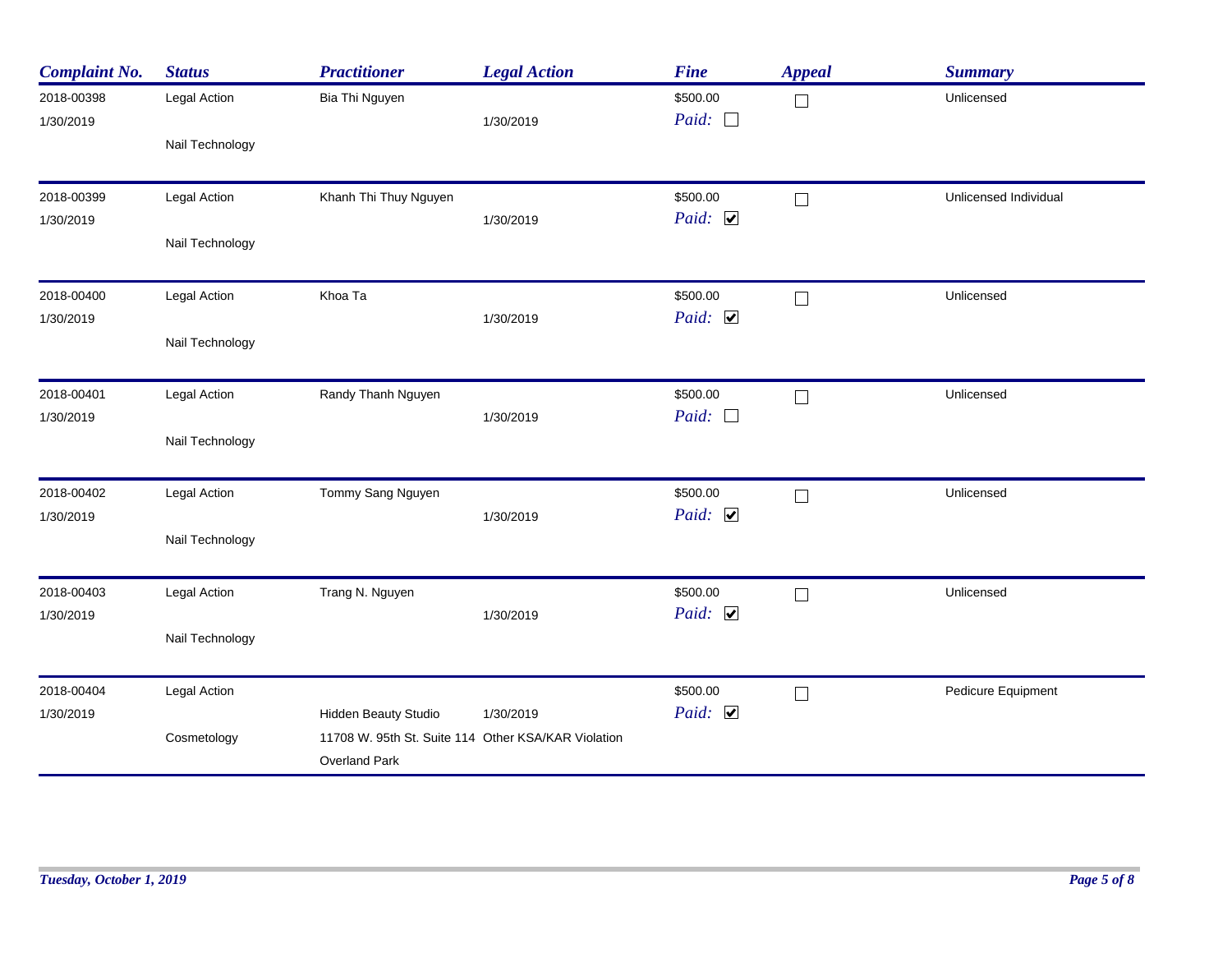| <b>Complaint No.</b>    | <b>Status</b>        | <b>Practitioner</b>                  | <b>Legal Action</b>             | <b>Fine</b>              | <b>Appeal</b>     | <b>Summary</b>                           |
|-------------------------|----------------------|--------------------------------------|---------------------------------|--------------------------|-------------------|------------------------------------------|
| 2018-00408<br>1/30/2019 | Legal Action         | Nicole M. O'Brien                    | 1/30/2019                       | \$250.00<br>Paid: $\Box$ | $\vert \ \ \vert$ | <b>Expired License</b>                   |
|                         | Cosmetology          |                                      |                                 |                          |                   |                                          |
| 2018-00409              | Legal Action         |                                      |                                 | \$500.00                 | $\Box$            | Single Use                               |
| 1/30/2019               |                      | The Sheridan at Overland P 1/30/2019 |                                 | Paid: $\Box$             |                   |                                          |
|                         | Cosmetology          |                                      | Other KSA/KAR Violation         |                          |                   |                                          |
| 2018-00412              | Legal Action         |                                      |                                 | \$1,000.00               | $\Box$            | Single & Pedi                            |
| 1/30/2019               |                      | The Hairem of Olathe LLC             | 1/30/2019                       | Paid: $\Box$             |                   |                                          |
|                         | Cosmetology          | 12805 S. Murlen Suite C5<br>Olathe   | Other KSA/KAR Violation         |                          | 8/27/2019         |                                          |
| 2018-00414              | Legal Action         |                                      |                                 | \$500.00                 | $\Box$            | Single-Use Items                         |
| 1/30/2019               |                      | Salon Mission and Day Spa 1/30/2019  |                                 | Paid: $\Box$             |                   |                                          |
|                         | Cosmetology          | 3791 W. 95th St.                     | Other KSA/KAR Violation         |                          |                   |                                          |
|                         |                      | Overland Park                        |                                 |                          |                   |                                          |
| 2018-00418              | Legal Action         |                                      |                                 | \$1,500.00               | $\Box$            | <b>Unlicensed Establishment</b>          |
| 1/23/2019               |                      | The Lash Lounge Salon Bo 1/23/2019   |                                 | Paid: $\Box$             |                   |                                          |
|                         | <b>Esthetics</b>     | 3934 E. 13th Street North<br>Wichita | <b>Unlicensed Establishment</b> |                          |                   |                                          |
| 2018-00419              | Legal Action         | Bahja Parker                         |                                 | \$1,500.00               | $\Box$            | Unlicensed Individual                    |
| 1/25/2019               |                      |                                      | 1/25/2019                       | Paid: $\Box$             |                   |                                          |
|                         | Cosmetology          |                                      | Unlicensed Individual           |                          |                   |                                          |
| 2018-00420              | Legal Action         | Robert J. Elliot                     |                                 | \$5,000.00               | $\perp$           | Failed to Comply with SPO 2017-<br>00212 |
| 1/11/2019               |                      |                                      | 1/11/2019                       | Paid: $\Box$             |                   |                                          |
|                         | Body Art (generally) |                                      | Other KSA/KAR Violation         |                          |                   |                                          |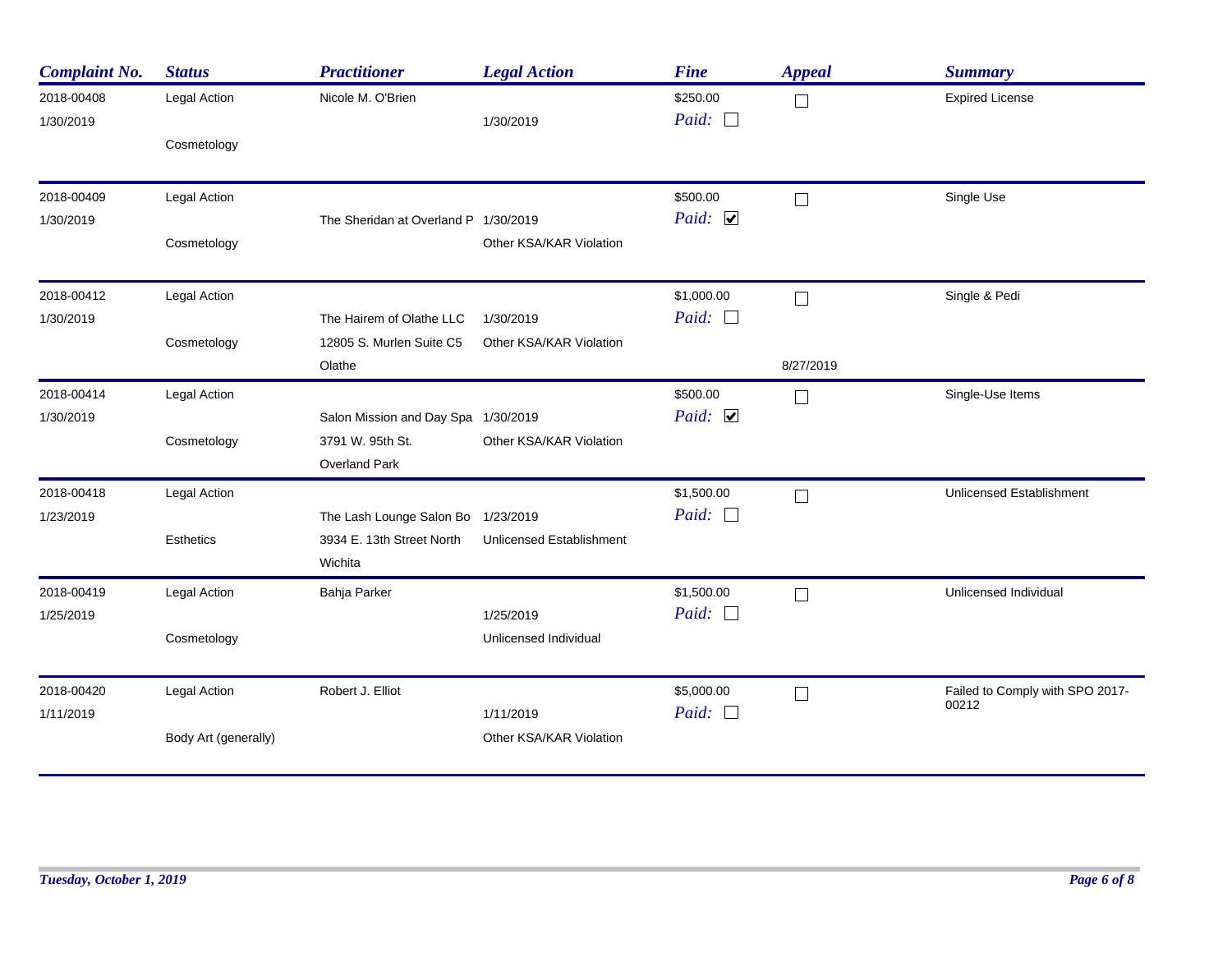| <b>Complaint No.</b>    | <b>Status</b>               | <b>Practitioner</b>                      | <b>Legal Action</b>                  | <b>Fine</b>              | <b>Appeal</b>            | <b>Summary</b>                     |
|-------------------------|-----------------------------|------------------------------------------|--------------------------------------|--------------------------|--------------------------|------------------------------------|
| 2019-00013<br>1/30/2019 | Legal Action<br>Cosmetology | <b>Bare Beauty</b><br>5537 US Highway 73 | 1/30/2019<br>Other KSA/KAR Violation | \$500.00<br>Paid: $\Box$ | П                        | Single-Use Items                   |
|                         |                             | Atchison                                 |                                      |                          |                          |                                    |
| 2019-00014              | Legal Action                |                                          |                                      | \$750.00                 | П                        | Single-use Items & Pedicure Equip. |
| 1/30/2019               |                             | KT & Company Salon                       | 1/30/2019                            | Paid: $\Box$             |                          |                                    |
|                         | Cosmetology                 | 10259 US Hwy 59<br>Atchison              | Other KSA/KAR Violation              |                          | 8/27/2019                |                                    |
|                         |                             |                                          |                                      |                          |                          |                                    |
| 2019-00015              | Legal Action                |                                          |                                      | \$500.00                 | $\mathbf{I}$             | Single-Use Items                   |
| 1/30/2019               |                             | Luxx Beauty Lounge                       | 1/30/2019                            | Paid: $\Box$             |                          |                                    |
|                         | Cosmetology                 | 1411 N. Pennsylvania St.                 | Other KSA/KAR Violation              |                          |                          |                                    |
|                         |                             | Independence                             |                                      |                          |                          |                                    |
| 2019-00016              | Legal Action                |                                          |                                      | \$500.00                 | $\Box$                   | Single Use Items                   |
| 1/30/2019               |                             | <b>Shear Country</b>                     | 1/30/2019                            | Paid: $\Box$             |                          |                                    |
|                         | Cosmetology                 |                                          | Other KSA/KAR Violation              |                          |                          |                                    |
| 2019-00017              | <b>Legal Action</b>         |                                          |                                      | \$500.00                 | $\Box$                   | Single Use                         |
| 1/30/2019               |                             | Tan'alon                                 | 1/30/2019                            | Paid: $\Box$             |                          |                                    |
|                         | Cosmetology                 |                                          | Other KSA/KAR Violation              |                          |                          |                                    |
| 2019-00018              | Legal Action                |                                          |                                      | \$500.00                 | $\Box$                   | Single Use                         |
| 1/30/2019               |                             | <b>Tropical Tan</b>                      | 1/30/2019                            | Paid: $\Box$             |                          |                                    |
|                         | Cosmetology                 |                                          | Other KSA/KAR Violation              |                          |                          |                                    |
| 2019-00019              | Legal Action                |                                          |                                      | \$500.00                 | $\overline{\phantom{a}}$ | Singe Use                          |
| 1/30/2019               |                             | Western Prairie Assisted Liv 1/30/2019   |                                      | Paid: $\Box$             |                          |                                    |
|                         | Cosmetology                 |                                          | Other KSA/KAR Violation              |                          |                          |                                    |